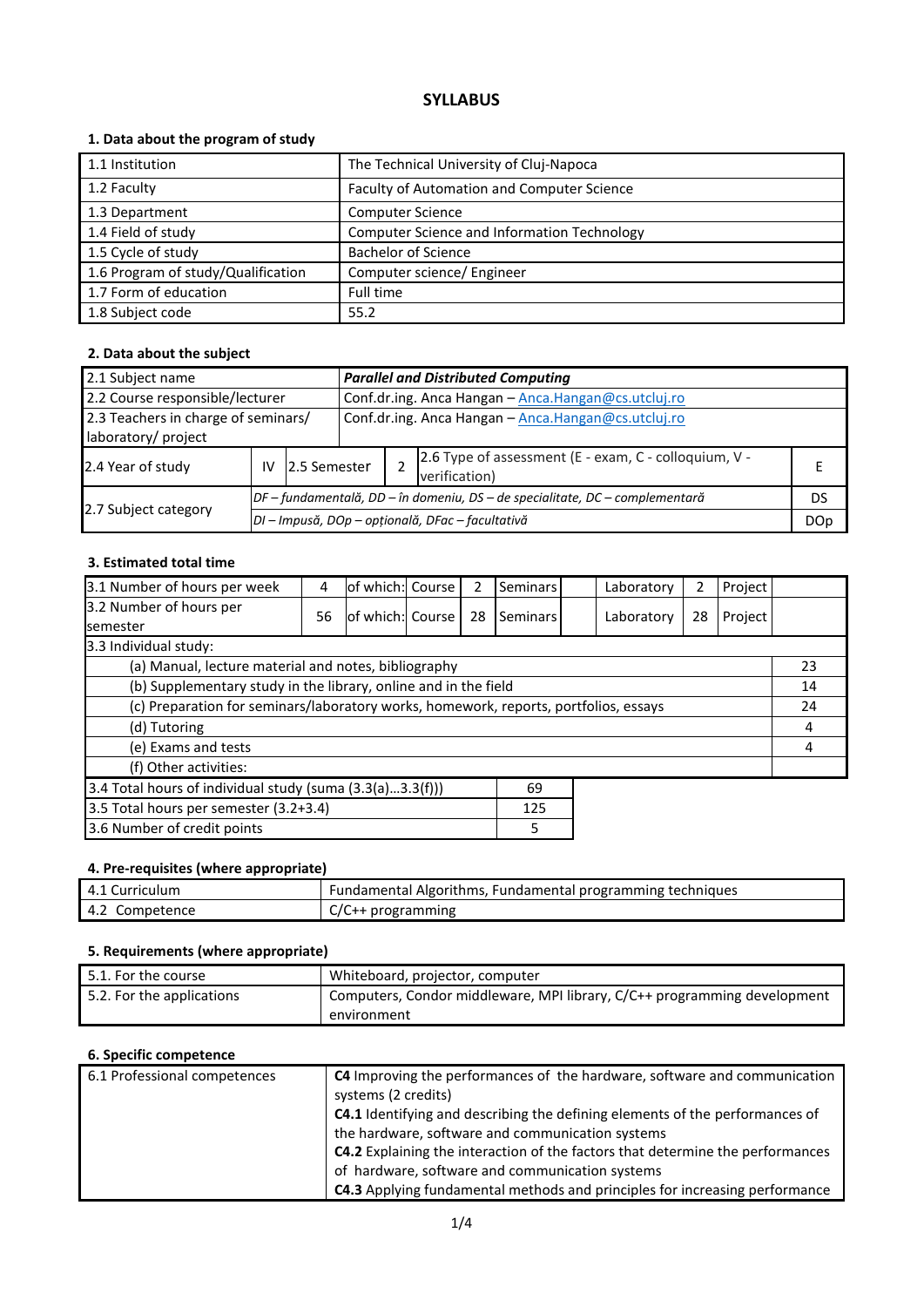|                       | of hardware, software and communication systems<br><b>C4.4</b> Choosing criteria and methods for performance evaluation of hardware,<br>software and communication systems<br><b>C4.5</b> Developing professional solutions for hardware, software and<br>communication systems based on performance optimization                 |
|-----------------------|-----------------------------------------------------------------------------------------------------------------------------------------------------------------------------------------------------------------------------------------------------------------------------------------------------------------------------------|
|                       | C5 Designing, managing the lifetime cycle, integrating and ensuring the<br>integrity of hardware, software and communication systems (3 credits)<br><b>C5.1</b> Specifying the relevant criteria regarding the lifetime cycle, quality,<br>security and computing system's interaction with the environment and human<br>operator |
|                       | C5.2 Using interdisciplinary knowledge for adapting the computing system to<br>the specifc requirements of the application field                                                                                                                                                                                                  |
|                       | C5.3 Using fundamental principles and methods for security, reliability and<br>usability assurance of computing systems                                                                                                                                                                                                           |
|                       | C5.4 Adequate utilization of quality, safety and security standards in<br>information processing                                                                                                                                                                                                                                  |
|                       | C5.5 Creating a project including the problem's identification and analysis, its                                                                                                                                                                                                                                                  |
|                       | design and development, also proving an understanding of the basic quality<br>requirements                                                                                                                                                                                                                                        |
| 6.2 Cross competences | N/A                                                                                                                                                                                                                                                                                                                               |

# **7. Discipline objective (as results from the** *key competences gained***)**

| 7.1 General objective   | 1. Students become aware of differences and similarities between parallel and<br>distributed computing so the students understand the boundaries of both<br>domains. |
|-------------------------|----------------------------------------------------------------------------------------------------------------------------------------------------------------------|
|                         | 2. Students become familiar with the principles of designing parallel programs.                                                                                      |
|                         | 3. Students become familiar with the main classes of distributed algorithms.                                                                                         |
| 7.2 Specific objectives | Parallel algorithms performance and scalability.                                                                                                                     |
|                         | Parallel algorithms design.                                                                                                                                          |
|                         | Distributed algorithms: time synchronization, distributed mutual exclusion,                                                                                          |
|                         | causal ordering, leader election.                                                                                                                                    |

## **8. Contents**

| 8.1 Lectures                                                         | Hours          | Teaching methods               | <b>Notes</b> |
|----------------------------------------------------------------------|----------------|--------------------------------|--------------|
| Introduction: goal, administrative issues, parallel vs distributed   | 2              |                                |              |
| computing.                                                           |                |                                |              |
| Parallel computing basics: computer architectures and                | $\overline{2}$ |                                |              |
| programming models.                                                  |                |                                |              |
| Parallel algorithm design: parallelization process, data dependency. | 2              |                                |              |
| Parallel algorithm design: case study - ocean simulation.            | 2              |                                |              |
| Parallel algorithm design: decomposition and mapping techniques.     | 2              |                                |              |
| Improving the performance of parallel programs: load balancing       | $\overline{2}$ | Interactive lectures           |              |
| issues.                                                              |                |                                |              |
| Improving the performance of parallel programs: serialization and    | 2              | using PPT<br>presentations and |              |
| communication issues.                                                |                | exercises carried on           |              |
| Workload-driven evaluation of parallel systems.                      | 2              | on-site or on                  |              |
| Cache coherence in symmetric multiprocessors.                        | 2              | Microsoft Teams.               |              |
| Parallel computing on distributed resources: Grid computing vs       | 2              |                                |              |
| Hadoop.                                                              |                |                                |              |
| Time: physical clocks synchronization (Cristian algorithm, Berkeley  |                |                                |              |
| algorithm, Network Time Protocol), logical clocks (Scalar time,      | 2              |                                |              |
| Vector time, efficient implementation of vector clocks - Singhal-    |                |                                |              |
| Kshemkalyani).                                                       |                |                                |              |
| Causal ordering: problem definition, Birman-Schiper-Stephenson,      | 2              |                                |              |
| Schiper-Eggli-Sandoz.                                                |                |                                |              |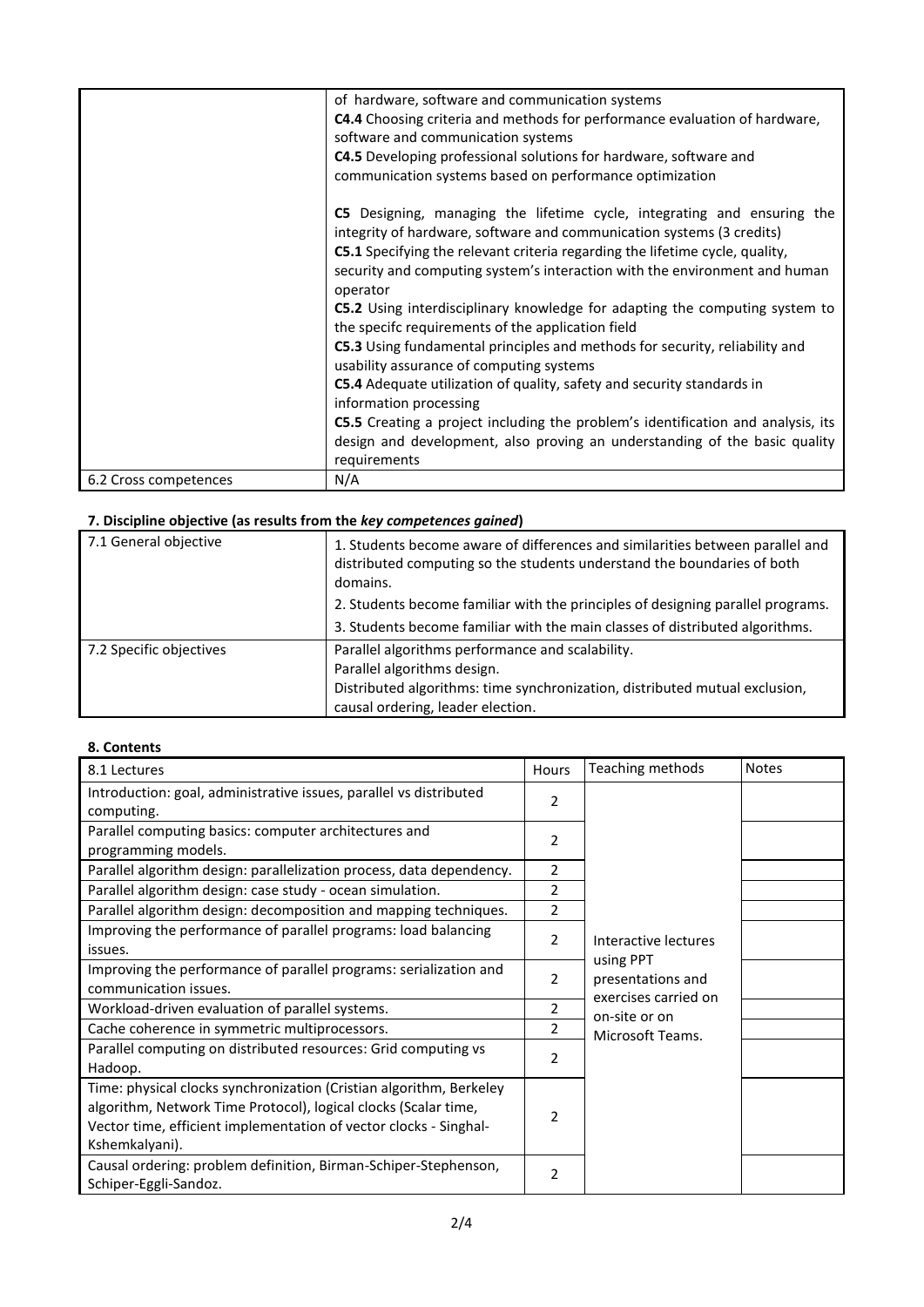| Leader election: problem definition, general networks (FloodMax,<br>OptFloodMax), synchronous / asynchronous ring (LeLann, Chang-<br>Roberts, Hirschberg-Sinclair).                                                                                                                                                                                                                                                                                                                                           | 2                                                                                                               |                            |              |
|---------------------------------------------------------------------------------------------------------------------------------------------------------------------------------------------------------------------------------------------------------------------------------------------------------------------------------------------------------------------------------------------------------------------------------------------------------------------------------------------------------------|-----------------------------------------------------------------------------------------------------------------|----------------------------|--------------|
| Leader election: synchronous / asynchronous ring (Franklin,<br>Peterson), anonymous ring (Itai-Rodeh).                                                                                                                                                                                                                                                                                                                                                                                                        | $\overline{2}$                                                                                                  |                            |              |
| Bibliography                                                                                                                                                                                                                                                                                                                                                                                                                                                                                                  |                                                                                                                 |                            |              |
| Parallel and Distributed Computing - Lecture notes - A. Hangan , http://users.utcluj.ro/~ancapop/pdc.html<br>1.<br>Introduction to Distributed Systems -Concepts and design. George Coulouris, Jean Dollimore and Tim Kindberg,<br>2.<br>Prentice Hall, ISBN 0201-619-180, 2005 si editia revizuită 2008<br>Distributed computing : principles, algorithms and systems, M. Singhal, A Kshemkalyani, Cambridge Univesrity Press<br>3.<br>0521876346, 2008                                                      |                                                                                                                 |                            |              |
| 8.2 Applications - Seminars/Laboratory/Project                                                                                                                                                                                                                                                                                                                                                                                                                                                                | Hours                                                                                                           | Teaching methods           | <b>Notes</b> |
| Introduction to grid computing<br>Job execution in Condor (Part 1)<br>Job execution in Condor (Part 2)<br>Workflows in Condor. Assignment 1.<br>Laboratory test 1. Introduction to MPI.<br>Point-to-point communication in MPI<br>Collective communication in MPI. Assignment 2.<br>Advanced collective communication and groups in MPI.<br>Implementing matrix multiplication using Cannon's algorithm (Part<br>1). Assignment 3.<br>Implementing matrix multiplication using Cannon's algorithm (Part<br>2) | 2<br>2<br>$\overline{2}$<br>2<br>$\overline{2}$<br>2<br>2<br>$\overline{2}$<br>$\overline{2}$<br>$\overline{2}$ | Problem based<br>approach. |              |
| Performance assessment of parallel programs. Shared memory<br>model. Assigment 4.                                                                                                                                                                                                                                                                                                                                                                                                                             | $\overline{2}$                                                                                                  |                            |              |
| Performance assessment of parallel programs. Message passing<br>model.                                                                                                                                                                                                                                                                                                                                                                                                                                        | $\overline{2}$                                                                                                  |                            |              |
| Assignment 4 evaluation of individual results and group discussion.                                                                                                                                                                                                                                                                                                                                                                                                                                           | $\overline{2}$                                                                                                  |                            |              |
| Laboratory Test 2.                                                                                                                                                                                                                                                                                                                                                                                                                                                                                            | 2                                                                                                               |                            |              |
| Bibliography                                                                                                                                                                                                                                                                                                                                                                                                                                                                                                  |                                                                                                                 |                            |              |

*1. Anca Hangan, Anca Rarau, Catalin Sipos, "Parallel and Distributed Computing", 2009, UTPRESS, ISBN: 978-973- 662-484-1*

2. *Introduction to Parallel Computing*, V.Kumar, A. Grama, A. Gupta, G. Karypis, Benjamin-Cummings, ISBN 0-201-6486

3. *Programming on parallel machines* - GPU, multicore and clusters,N. Mathloff, Universityof California Davis, 2016 , http://heather.cs.ucdavis.edu/~matloff/158/PLN/ParProcBook.pdf

*\* Se vor preciza, după caz: tematica seminariilor, lucrările de laborator, tematica și etapele proiectului.*

## **9. Bridging course contents with the expectations of the representatives of the community, professional associations and employers in the field**

As Cluj software workforce market gets more sophisticated, having solid knowledge of how to develop parallel programs and mastering the distributed computing are qualities that software companies look for.

#### **10. Evaluation**

| Activity type | Assessment criteria                                                                                                              | Assessment methods                                                                                                                                    | Weight in the<br>final grade |
|---------------|----------------------------------------------------------------------------------------------------------------------------------|-------------------------------------------------------------------------------------------------------------------------------------------------------|------------------------------|
| Course        | Formal assessment to test theoretical<br>knowledge and problem solving skills.<br>Attendance and activity.                       | Assignments, written exam (if<br>activities are carried on on-site),<br>online test and oral examination<br>(if activities are carried on<br>online). | 60%                          |
| Seminar       |                                                                                                                                  |                                                                                                                                                       |                              |
| Laboratory    | Formal assessment to test practical skills<br>for designing parallel and distributed<br>solutions and implementation. Attendance | Assignments and tests (using<br>Moodle).                                                                                                              | 40%                          |